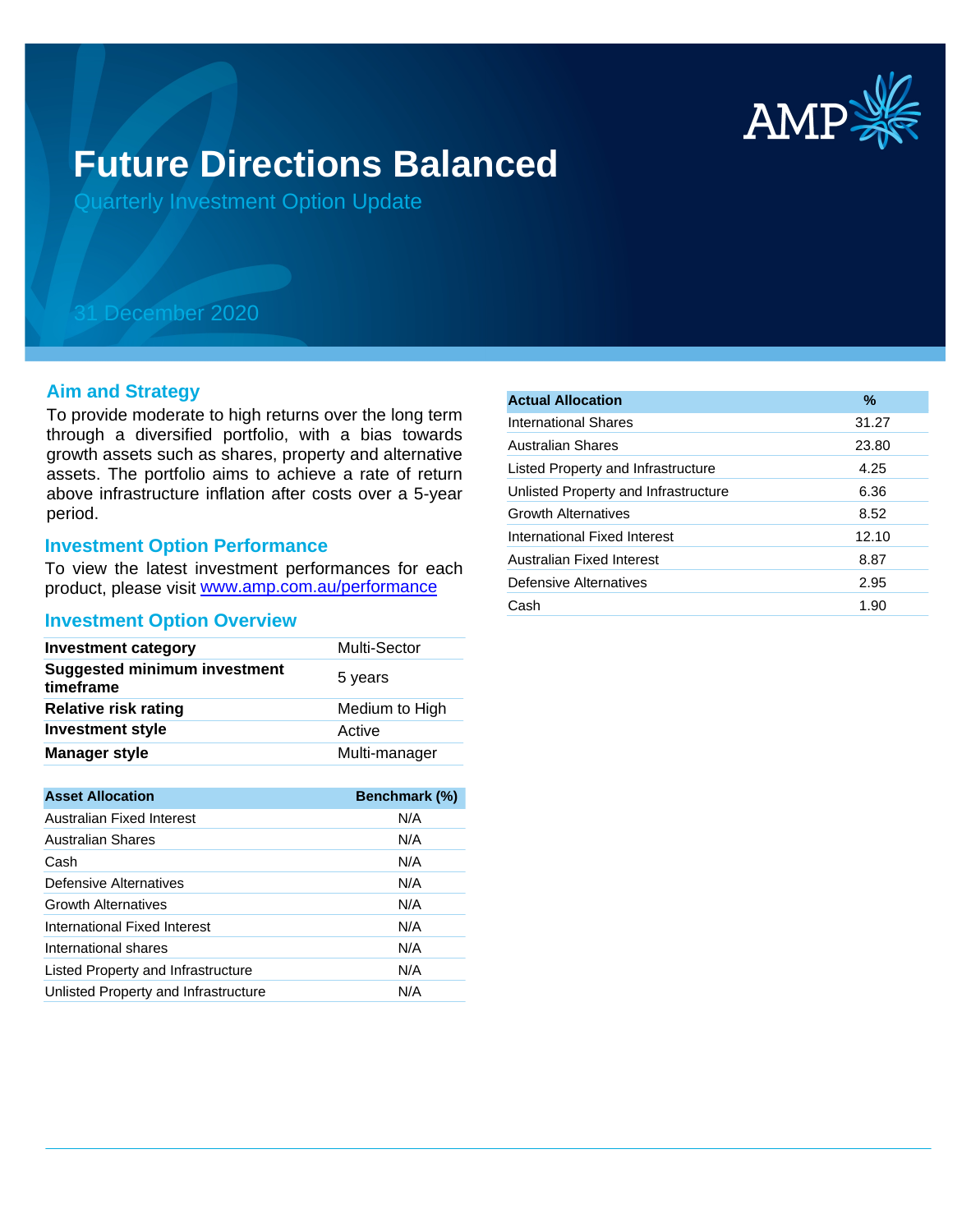### **Fund Performance**

The Fund delivered a strong positive return over the December quarter, continuing an impressive rebound since the March quarter lows, to finish the year on an encouraging note. As has been the case since the second quarter of 2020, the momentum of growth assets has continued to drive the strong Fund performance. Overall, the Fund underperformed the benchmark but comfortably exceeded its CPI objective over the quarter.

Geopolitics, stimulus relief and COVID-19 news dominated investor sentiment over the quarter. In the US, political uncertainty was quelled, as Joe Biden was confirmed by the electoral college as the President Elect of the United States. Additionally, the signing of the economic stimulus relief bill, aptly titled the CARES Act, provided further reprieve and economic support. On the COVID-19 front, despite a worrying uptick in cases in the northern hemisphere, the announcement of three effective vaccines added fuel to the post-US election rally, leading to a strong finish to the year. Overall, the S&P/ASX 200 index ended the quarter up 13.7%, while the MSCI World ex Australia index closed up 12.7% (in local currency terms), with cyclical segments of the market and small cap stocks among the key winners. Government bonds were generally unchanged as yields were largely range bound, while credit markets rallied due to the 'risk-on' tone. Unlisted assets and alternatives also saw gains.

Relative to benchmark, the Fund underperformed over the quarter. Despite positive asset allocation decisions, stock selection was a drag on relative performance. An underweight to fixed interest added value, as bonds delivered low returns, although underlying managers outperformed the benchmark. Allocations to private equity detracted, as private company valuations lagged rallying public share market benchmarks, however this underperformance should be clawed back overtime. Share market exposures were also mixed, as quantitative strategies such as quality, growth and momentum signals underperformed value.

#### **Market Review**

December saw some closure and improved visibility on issues that had been weighing on the market for most of 2020. Despite further COVID-19 waves, breakouts and new strains, tangible plans for vaccine rollouts in 2021 showed an improved path to normalcy. In Europe, a Brexit deal was finally agreed and signed. All-in-all, the global environment imparted a more positive backdrop at the tail-end of the year which kept equity markets supported. However, many equity markets now look stretched and signs of excessive optimism have been reflected in IPOs often trading significantly above their launch valuations, with sketchy or sometimes zero profitability.

Ahead of the US presidential election global equities exhibited mixed performance as the initial acrimonious presidential debate impacted market certainty and support. After a protracted count, Democratic candidate Joe Biden won the election, although it took significant time for the Trump administration to tacitly accept defeat and agree to co-operate with a transition of power. Post the US election, global equity markets were buoyed by increased political certainty and positive news on several viable COVID-19 vaccines.

Global markets will be looking ahead to 2021 hoping than the impact of 2020 will be able to be reversed as soon as possible once vaccine programmes start to make their full effect felt.

#### **Outlook**

Looking ahead, we remain cautiously optimistic for 2021. The continuation of easy monetary policy, fiscal stimulus, rollout of vaccines and the resolution of many geopolitical concerns, which benefitted markets in 2020, should continue to do so in the new year. However, the sharp 'V-shaped' recovery has left markets somewhat susceptible to a correction. As such, holding an active, well-diversified asset exposure to both growth and defensive assets will continue to provide support should volatility return. We remain invested in credit and alternative assets, at the expense of government bonds, as global central bank liquidity keeps bond yields low, while remaining broadly neutral across share allocations.